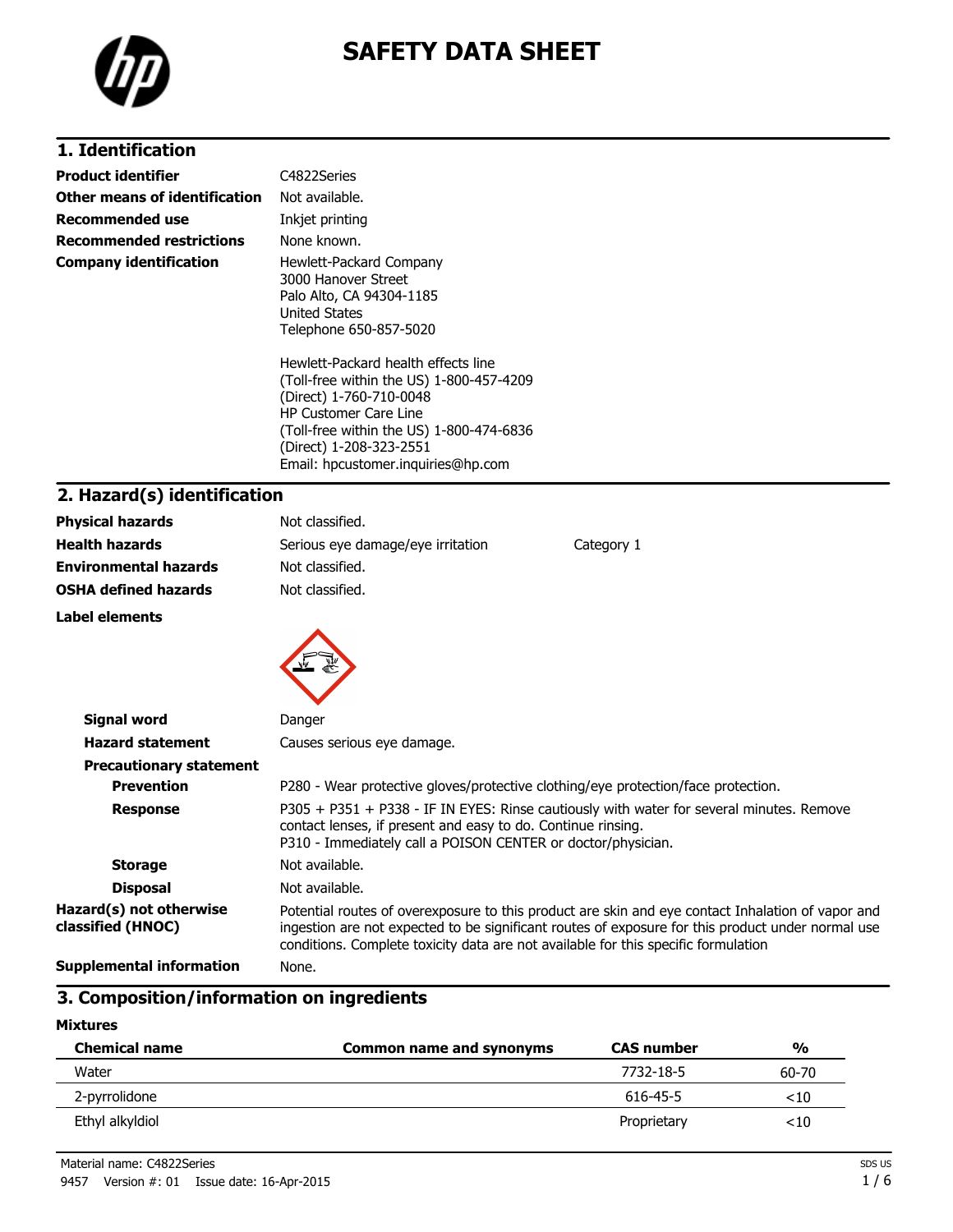| <b>Chemical name</b>                                                             | <b>Common name and synonyms</b>                                                                                                                                                                    | <b>CAS number</b> | $\frac{1}{2}$ |
|----------------------------------------------------------------------------------|----------------------------------------------------------------------------------------------------------------------------------------------------------------------------------------------------|-------------------|---------------|
| Alkyldicarboxylic acid                                                           |                                                                                                                                                                                                    | Proprietary       | <7.5          |
| Alkyldiol ethoxylate                                                             |                                                                                                                                                                                                    | Proprietary       | 2.5           |
| Substituted napthalenesulfonate salt<br>#8                                       |                                                                                                                                                                                                    | Proprietary       | 2.5           |
| <b>Composition comments</b>                                                      | This ink supply contains an aqueous ink formulation.<br>This product has been evaluated using criteria specified in 29 CFR 1910.1200 (Hazard<br>Communication Standard).                           |                   |               |
| 4. First-aid measures                                                            |                                                                                                                                                                                                    |                   |               |
| <b>Inhalation</b>                                                                | Move to fresh air. If symptoms persist, get medical attention.                                                                                                                                     |                   |               |
| <b>Skin contact</b>                                                              | Wash affected areas thoroughly with mild soap and water. If irritation persists get medical<br>attention.                                                                                          |                   |               |
| Eye contact                                                                      | Do not rub eyes. Immediately flush with large amounts of clean, warm water (low pressure) for at<br>least 15 minutes or until particles are removed. If irritation persists get medical attention. |                   |               |
| <b>Ingestion</b>                                                                 | If ingestion of a large amount does occur, seek medical attention.                                                                                                                                 |                   |               |
| <b>Most important</b><br>symptoms/effects, acute and<br>delayed                  | Not available.                                                                                                                                                                                     |                   |               |
| 5. Fire-fighting measures                                                        |                                                                                                                                                                                                    |                   |               |
| Suitable extinguishing media                                                     | CO2, water, dry chemical, or foam                                                                                                                                                                  |                   |               |
| Unsuitable extinguishing<br>media                                                | None known.                                                                                                                                                                                        |                   |               |
| <b>Specific hazards arising from</b><br>the chemical                             | Not applicable.                                                                                                                                                                                    |                   |               |
| <b>Special protective equipment</b><br>and precautions for<br>firefighters       | Not available.                                                                                                                                                                                     |                   |               |
| <b>Specific methods</b>                                                          | None established.                                                                                                                                                                                  |                   |               |
| 6. Accidental release measures                                                   |                                                                                                                                                                                                    |                   |               |
| <b>Personal precautions,</b><br>protective equipment and<br>emergency procedures | Wear appropriate personal protective equipment.                                                                                                                                                    |                   |               |
| Methods and materials for<br>containment and cleaning up                         | Dike the spilled material, where this is possible. Absorb with inert absorbent such as dry clay, sand<br>or diatomaceous earth, commercial sorbents, or recover using pumps.                       |                   |               |
| <b>Environmental precautions</b>                                                 | Do not let product enter drains. Do not flush into surface water or sanitary sewer system.                                                                                                         |                   |               |
| 7. Handling and storage                                                          |                                                                                                                                                                                                    |                   |               |
| <b>Precautions for safe handling</b>                                             | Avoid contact with skin, eyes and clothing.                                                                                                                                                        |                   |               |
| <b>Conditions for safe storage,</b><br>including any<br>incompatibilities        | Keep out of the reach of children. Keep away from excessive heat or cold.                                                                                                                          |                   |               |
| 8. Exposure controls/personal protection                                         |                                                                                                                                                                                                    |                   |               |
| <b>Occupational exposure limits</b>                                              | No exposure limits noted for ingredient(s).                                                                                                                                                        |                   |               |
| <b>Biological limit values</b>                                                   | No biological exposure limits noted for the ingredient(s).                                                                                                                                         |                   |               |
| <b>Exposure guidelines</b>                                                       | Exposure limits have not been established for this product.                                                                                                                                        |                   |               |
| <b>Appropriate engineering</b><br>controls                                       | Use in a well ventilated area.<br>Provide adequate ventilation.                                                                                                                                    |                   |               |
| <b>Eye/face protection</b>                                                       | Individual protection measures, such as personal protective equipment<br>Wear safety glasses with side shields (or goggles).                                                                       |                   |               |
| <b>Skin protection</b><br><b>Hand protection</b>                                 | Not available.                                                                                                                                                                                     |                   |               |

**Other** Wear appropriate chemical resistant gloves.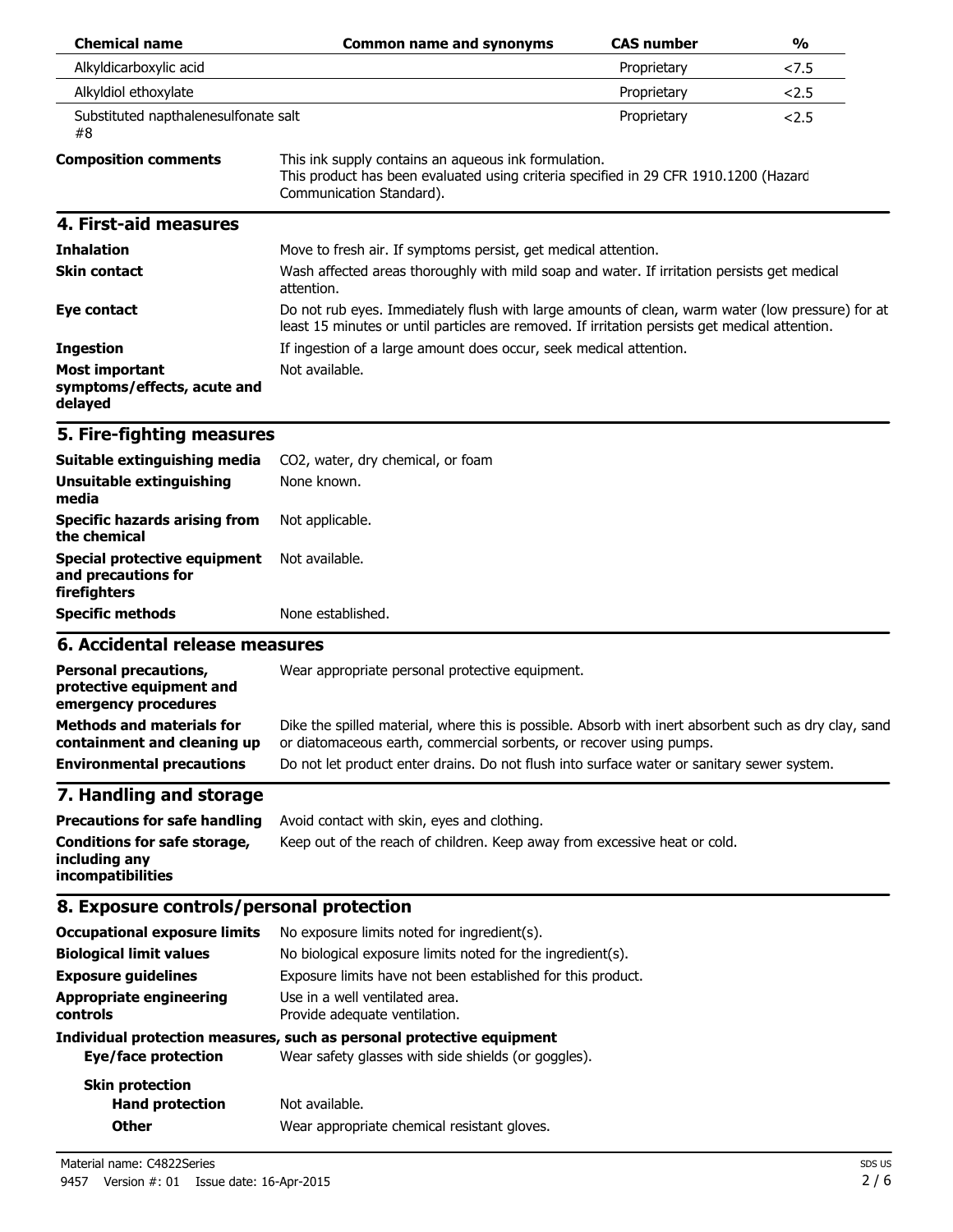| <b>Respiratory protection</b>            | For use other than intended use (such as in the event of a large spill), goggles and respirators may<br>be required. |
|------------------------------------------|----------------------------------------------------------------------------------------------------------------------|
| Thermal hazards                          | Not available.                                                                                                       |
| <b>General hygiene</b><br>considerations | Handle in accordance with good industrial hygiene and safety practice.                                               |

## **9. Physical and chemical properties**

| 2. Filysical and chemical properties                |                                                           |
|-----------------------------------------------------|-----------------------------------------------------------|
| <b>Appearance</b>                                   |                                                           |
| <b>Physical state</b>                               | Liquid.                                                   |
| <b>Color</b>                                        | Magenta                                                   |
| Odor                                                | Not available.                                            |
| <b>Odor threshold</b>                               | Not available.                                            |
| рH                                                  | $3.8 - 4.3$                                               |
| <b>Melting point/freezing point</b>                 | Not available.                                            |
| <b>Initial boiling point and</b><br>boiling range   | Not determined                                            |
| <b>Flash point</b>                                  | > 230.0 °F (> 110.0 °C) Pensky-Martens Closed Cup         |
| <b>Evaporation rate</b>                             | Not determined                                            |
| <b>Flammability (solid, gas)</b>                    | Not available.                                            |
| <b>Upper/lower flammability or explosive limits</b> |                                                           |
| <b>Flammability limit - lower</b><br>(%)            | Not determined                                            |
| <b>Flammability limit -</b><br>upper $(% )$         | Not available.                                            |
| <b>Explosive limit - lower</b><br>(%)               | Not available.                                            |
| <b>Explosive limit - upper</b><br>(9/6)             | Not available.                                            |
| <b>Vapor pressure</b>                               | Not determined                                            |
| Solubility(ies)                                     |                                                           |
| <b>Solubility (water)</b>                           | Soluble in water                                          |
| <b>Partition coefficient</b><br>(n-octanol/water)   | Not available.                                            |
| <b>Auto-ignition temperature</b>                    | Not available.                                            |
| <b>Decomposition temperature</b>                    | Not available.                                            |
| <b>Viscosity</b>                                    | $>= 2 cp$                                                 |
| <b>Other information</b>                            | For other VOC regulatory data/information see Section 15. |
| VOC (Weight %)                                      | $< 170$ a/l                                               |

## **10. Stability and reactivity**

| <b>Reactivity</b>                            | Not available.                                                                                                                                   |
|----------------------------------------------|--------------------------------------------------------------------------------------------------------------------------------------------------|
| <b>Chemical stability</b>                    | Stable under recommended storage conditions.                                                                                                     |
| <b>Possibility of hazardous</b><br>reactions | Will not occur.                                                                                                                                  |
| <b>Conditions to avoid</b>                   | Not available.                                                                                                                                   |
| <b>Incompatible materials</b>                | Incompatible with strong bases and oxidizing agents.                                                                                             |
| <b>Hazardous decomposition</b><br>products   | Upon decomposition, this product may yield gaseous nitrogen oxides, carbon monoxide, carbon<br>dioxide and/or low molecular weight hydrocarbons. |

## **11. Toxicological information**

| Symptoms related to the       | Not available. |
|-------------------------------|----------------|
| physical, chemical and        |                |
| toxicological characteristics |                |

#### **Information on toxicological effects**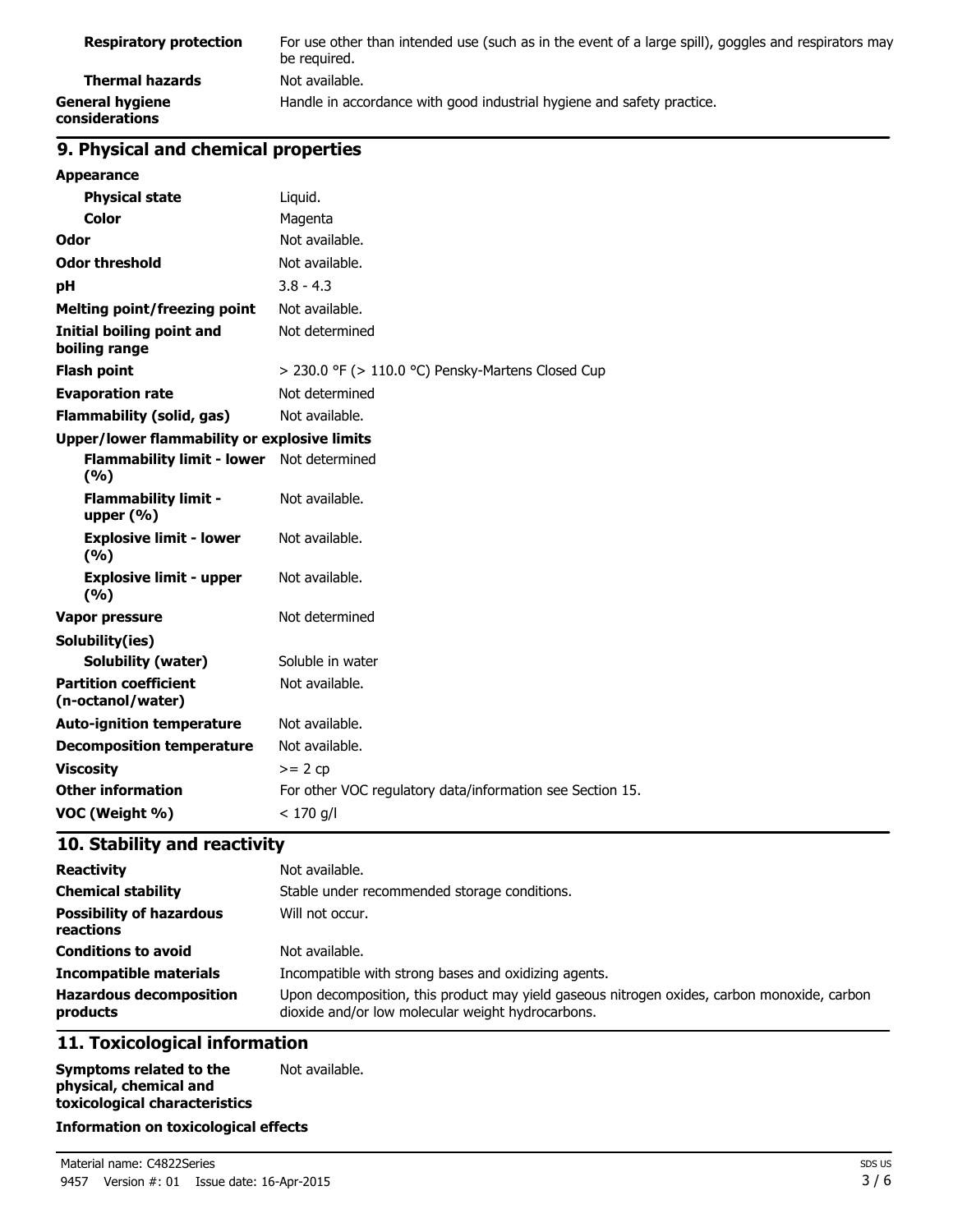| <b>Acute toxicity</b>                                        | Based on available data, the classification criteria are not met. |                                                                                                                                                                 |                        |
|--------------------------------------------------------------|-------------------------------------------------------------------|-----------------------------------------------------------------------------------------------------------------------------------------------------------------|------------------------|
| <b>Skin corrosion/irritation</b>                             |                                                                   | Based on available data, the classification criteria are not met.                                                                                               |                        |
| Serious eye damage/eye<br>irritation                         | Causes serious eye damage.                                        |                                                                                                                                                                 |                        |
| Respiratory or skin sensitization                            |                                                                   |                                                                                                                                                                 |                        |
| <b>Respiratory sensitization</b>                             |                                                                   | Based on available data, the classification criteria are not met.                                                                                               |                        |
| <b>Skin sensitization</b>                                    |                                                                   | Based on available data, the classification criteria are not met.                                                                                               |                        |
| <b>Germ cell mutagenicity</b>                                |                                                                   | Based on available data, the classification criteria are not met.                                                                                               |                        |
| Carcinogenicity                                              |                                                                   | Based on available data, the classification criteria are not met.                                                                                               |                        |
| <b>Reproductive toxicity</b>                                 |                                                                   | Based on available data, the classification criteria are not met.                                                                                               |                        |
| <b>Specific target organ toxicity</b><br>- single exposure   |                                                                   | Based on available data, the classification criteria are not met.                                                                                               |                        |
| <b>Specific target organ toxicity</b><br>- repeated exposure |                                                                   | Based on available data, the classification criteria are not met.                                                                                               |                        |
| <b>Aspiration hazard</b>                                     |                                                                   | Based on available data, the classification criteria are not met.                                                                                               |                        |
| <b>Further information</b>                                   |                                                                   | Complete toxicity data are not available for this specific formulation<br>Refer to Section 2 for potential health effects and Section 4 for first aid measures. |                        |
| <b>Components</b>                                            | <b>Species</b>                                                    |                                                                                                                                                                 | <b>Test Results</b>    |
| 2-pyrrolidone (CAS 616-45-5)                                 |                                                                   |                                                                                                                                                                 |                        |
| <b>Acute</b>                                                 |                                                                   |                                                                                                                                                                 |                        |
| Oral                                                         |                                                                   |                                                                                                                                                                 |                        |
| LD50                                                         | Guinea pig                                                        |                                                                                                                                                                 | 6500 mg/kg             |
|                                                              | Rat                                                               |                                                                                                                                                                 | 6500 mg/kg             |
| Alkyldicarboxylic acid (CAS Proprietary)                     |                                                                   |                                                                                                                                                                 |                        |
| <b>Acute</b>                                                 |                                                                   |                                                                                                                                                                 |                        |
| Oral                                                         |                                                                   |                                                                                                                                                                 |                        |
| LD50                                                         | Rat                                                               |                                                                                                                                                                 | 2260 mg/kg             |
| 12. Ecological information                                   |                                                                   |                                                                                                                                                                 |                        |
| <b>Ecotoxicity</b>                                           |                                                                   |                                                                                                                                                                 |                        |
| <b>Product</b>                                               |                                                                   | <b>Species</b>                                                                                                                                                  | <b>Test Results</b>    |
| C4822Series (CAS Mixture)                                    |                                                                   |                                                                                                                                                                 |                        |
| <b>Aquatic</b>                                               |                                                                   |                                                                                                                                                                 |                        |
| Crustacea                                                    | EC <sub>50</sub>                                                  | Daphnia                                                                                                                                                         | $> 100$ mg/l, 48 hr    |
| Acute                                                        |                                                                   |                                                                                                                                                                 |                        |
| Algae                                                        | <b>EC50</b>                                                       | Algae                                                                                                                                                           | > 100 mg/l, 72 hours   |
| Crustacea                                                    | <b>EC50</b>                                                       | Daphnia                                                                                                                                                         | $> 100$ mg/l, 48 hours |
| Fish                                                         | <b>LC50</b>                                                       | Fathead minnow (Pimephales promelas)                                                                                                                            | $<$ 400 mg/l, 96 hours |

**Components Species Test Results**

Crustacea EC50 Water flea (Daphnia pulex) 13.21 mg/l, 48 hours

Crustacea EC50 Water flea (Daphnia magna) 350 - 400 mg/l, 48 hours

Fish 101, 96 Hours LC50 Fish 101, 96 Hours Crustacea EC50 Daphnia 102, 48 Hours Fish 1000, 96 Hours

Alkyldicarboxylic acid (CAS Proprietary)

2-pyrrolidone (CAS 616-45-5)

**Aquatic**

**Aquatic**

**Persistence and degradability** Not available. **Bioaccumulative potential** Not available.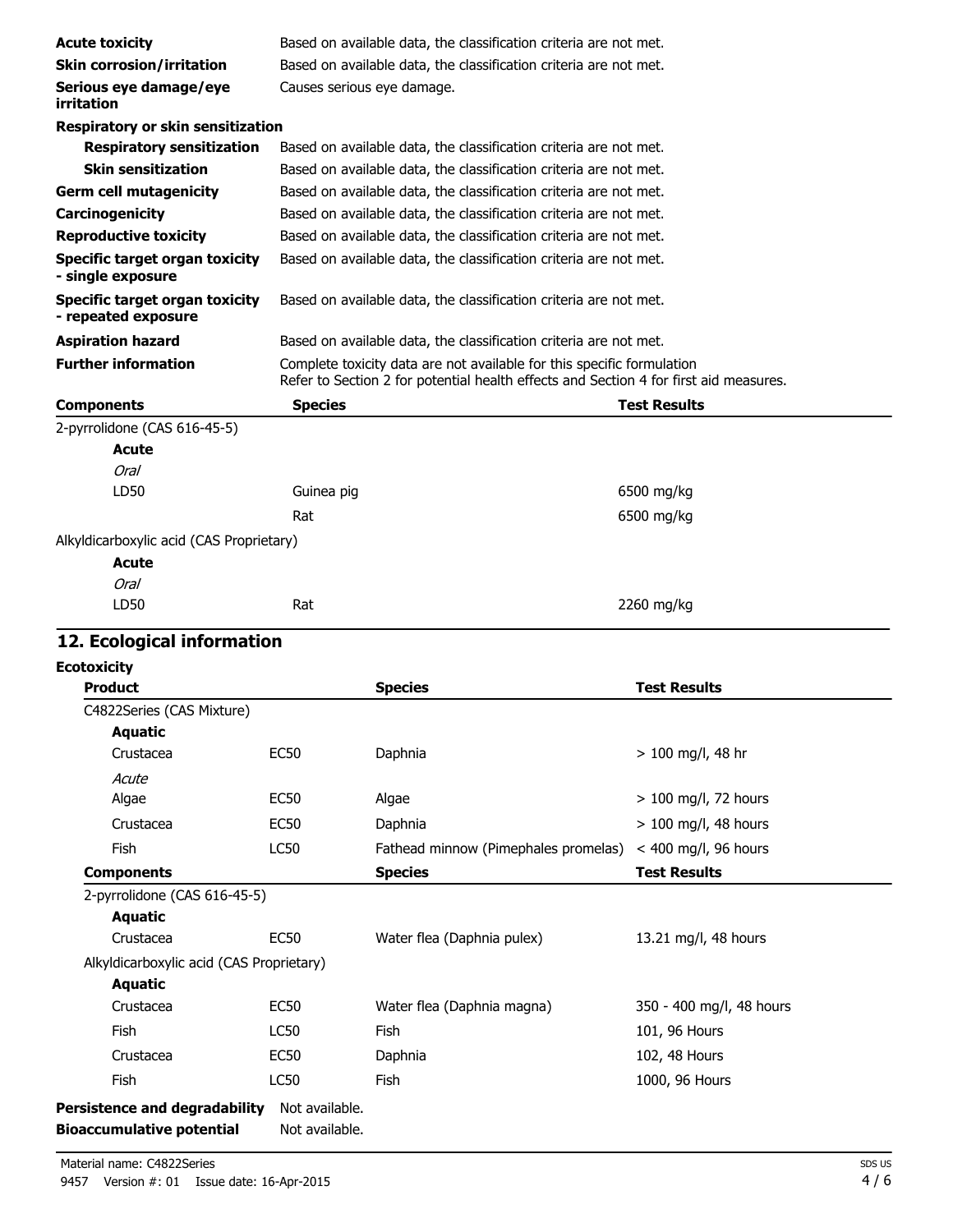| 2-pyrrolidone<br>Alkyldicarboxylic acid                                      | $-0.85$<br>$-0.59$                                                                                                                                                                                                                                                               |
|------------------------------------------------------------------------------|----------------------------------------------------------------------------------------------------------------------------------------------------------------------------------------------------------------------------------------------------------------------------------|
| <b>Mobility in soil</b>                                                      | Not available.                                                                                                                                                                                                                                                                   |
| <b>Other adverse effects</b>                                                 | Not available.                                                                                                                                                                                                                                                                   |
|                                                                              |                                                                                                                                                                                                                                                                                  |
| 13. Disposal considerations                                                  |                                                                                                                                                                                                                                                                                  |
| <b>Disposal instructions</b>                                                 | Do not allow this material to drain into sewers/water supplies.<br>Dispose of waste material according to Local, State, Federal, and Provincial Environmental<br>Regulations.                                                                                                    |
|                                                                              | HP's Planet Partners (trademark) supplies recycling program enables simple, convenient recycling of<br>HP original inkjet and LaserJet supplies. For more information and to determine if this service is<br>available in your location, please visit http://www.hp.com/recycle. |
| 14. Transport information                                                    |                                                                                                                                                                                                                                                                                  |
| <b>DOT</b>                                                                   |                                                                                                                                                                                                                                                                                  |
| Not regulated as dangerous goods.                                            |                                                                                                                                                                                                                                                                                  |
| <b>IATA</b>                                                                  |                                                                                                                                                                                                                                                                                  |
| Not regulated as dangerous goods.<br><b>IMDG</b>                             |                                                                                                                                                                                                                                                                                  |
| Not regulated as dangerous goods.                                            |                                                                                                                                                                                                                                                                                  |
| <b>ADR</b>                                                                   |                                                                                                                                                                                                                                                                                  |
| Not regulated as dangerous goods.                                            |                                                                                                                                                                                                                                                                                  |
| <b>Further information</b>                                                   | Not a dangerous good under DOT, IATA, ADR, IMDG, or RID.                                                                                                                                                                                                                         |
| 15. Regulatory information                                                   |                                                                                                                                                                                                                                                                                  |
| <b>US federal regulations</b>                                                | US TSCA 12(b): Does not contain listed chemicals.                                                                                                                                                                                                                                |
|                                                                              | TSCA Section 12(b) Export Notification (40 CFR 707, Subpt. D)                                                                                                                                                                                                                    |
| Not regulated.<br><b>CERCLA Hazardous Substance List (40 CFR 302.4)</b>      |                                                                                                                                                                                                                                                                                  |
| Not listed.<br><b>SARA 304 Emergency release notification</b>                |                                                                                                                                                                                                                                                                                  |
| Not regulated.<br>Not listed.                                                | OSHA Specifically Regulated Substances (29 CFR 1910.1001-1050)                                                                                                                                                                                                                   |
|                                                                              | <b>Superfund Amendments and Reauthorization Act of 1986 (SARA)</b>                                                                                                                                                                                                               |
| <b>Hazard categories</b>                                                     | Immediate Hazard - Yes<br>Delayed Hazard - No<br>Fire Hazard - No<br>Pressure Hazard - No<br>Reactivity Hazard - No                                                                                                                                                              |
| <b>SARA 302 Extremely hazardous substance</b>                                |                                                                                                                                                                                                                                                                                  |
| Not listed.                                                                  |                                                                                                                                                                                                                                                                                  |
| <b>SARA 311/312</b><br><b>Hazardous chemical</b>                             | No                                                                                                                                                                                                                                                                               |
| <b>Other federal regulations</b><br><b>Safe Drinking Water Act</b><br>(SDWA) | Not regulated.                                                                                                                                                                                                                                                                   |
| <b>US state regulations</b>                                                  |                                                                                                                                                                                                                                                                                  |
| <b>US. Massachusetts RTK - Substance List</b>                                |                                                                                                                                                                                                                                                                                  |
| 2-pyrrolidone (CAS 616-45-5)                                                 | US. New Jersey Worker and Community Right-to-Know Act                                                                                                                                                                                                                            |
| Not listed.                                                                  | US. Pennsylvania Worker and Community Right-to-Know Law<br>2-pyrrolidone (CAS 616-45-5)                                                                                                                                                                                          |